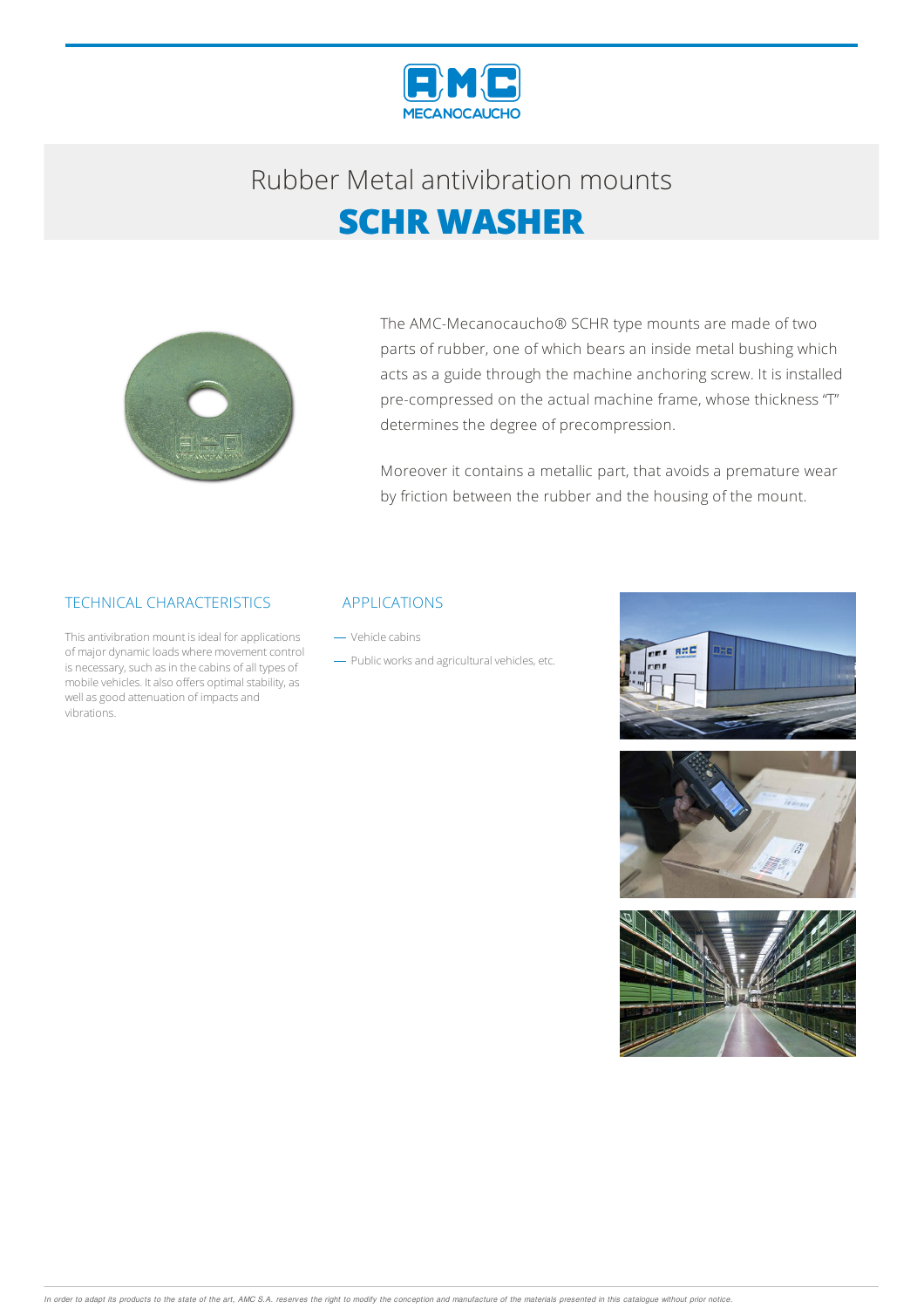

### Rubber Metal antivibration mounts

# **SCHR WASHER**

### DIMENSIONS

| Type               | $Q$ ext | $Qint_{(mm.)}$ | <b>THICKNESS</b> | Code   |
|--------------------|---------|----------------|------------------|--------|
| SCHR <sub>35</sub> | 38      | 8,5            |                  | 610053 |
| SCHR <sub>50</sub> | 54      | 13.5           |                  | 611080 |
| SCHR <sub>65</sub> | 6/      | 16.5           |                  | 606130 |

In order to adapt its products to the state of the art, AMC S.A. reserves the right to modify the conception and manufacture of the materials presented in this catalogue without prior notice.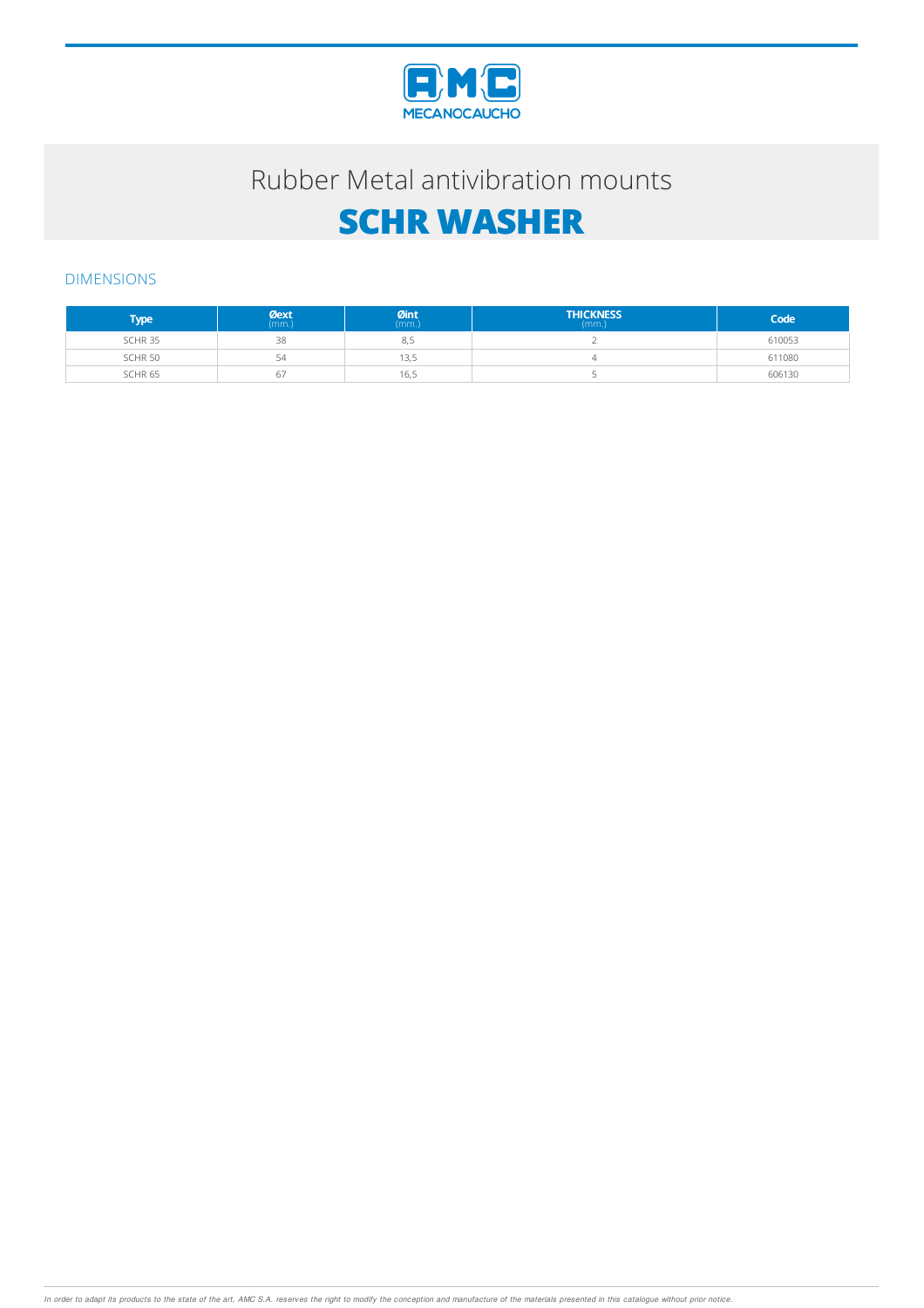

### Rubber Metal antivibration mounts

# **SCHR WASHER**

### DIMENSIONS

| <b>Type</b>     | $\mathcal{O}$ ext | $Qint_{(mm.)}$ | <b>THICKNESS</b><br>(mm.) | Code   |
|-----------------|-------------------|----------------|---------------------------|--------|
| SCHR 90         | 96                | $-$            |                           | 608101 |
| <b>SCHR 125</b> | 145               | つに<br>رے       |                           | 610123 |
| <b>SCHR 140</b> | 145               | 30             | 1Ο                        | 608115 |

In order to adapt its products to the state of the art, AMC S.A. reserves the right to modify the conception and manufacture of the materials presented in this catalogue without prior notice.